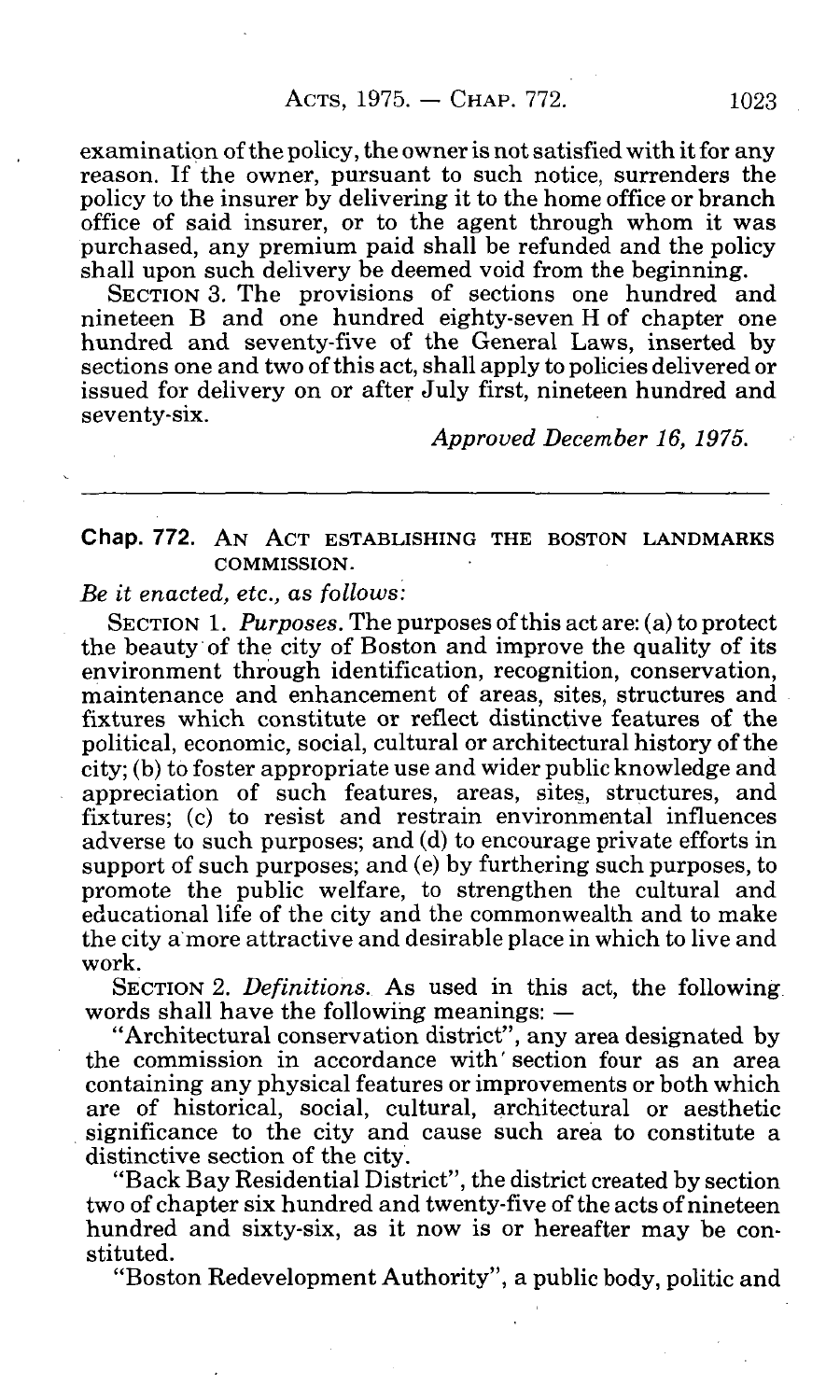corporate created pursuant to chapter one hundred and twentyone B of the General Laws and any successor as planning agency of the city, whether by operation of law or otherwise.

"Building commissioner", the building commissioner of the city.

"City", the city of Boston.

"City clerk", the city clerk of the city.

"Commission", the commission provided for by section three.<br>"Council", the city council of the city.

"Demolition", the razing of any exterior architectural feature Demontion", the razing of any exterior architectural feature or structure, including its ruin by neglect of necessary maintenance and repairs, or either.<br>
"Exterior architectural features", the site topography and

general architectural arrangement, or either, of such portion of the exterior of any structure as is designed to be open to view from any street or way open to public travel, including but not limited to (a) the kind, color and texture of the building material of such (a) the kind, color and texture of the building material of such  $\frac{1}{2}$ portion so open to view, (b) the type and design of all windows, doors, lights, signs and other fixtures appurtenant to such portion,  $(c)$  the location, adequacy and treatment of any vehicular access to such structure, and (d) the location and treatment of any motor vehicle parking space appurtenant to such structure and so open to view.

"Historic Beacon Hill District", the district created by section one of chapter six hundred and sixteen of the acts of nineteen hundred and fifty-five, as amended by chapter three hundred and fifteen of the acts of nineteen hundred and fifty-eight and by chpater six hundred and twenty-two of the acts of nineteen hundred and sixty-three, as it now is or may hereafter be constituted.

"Improvement", any place, structure, building, fixture, object or landscape or topographic feature which in whole or part constitutes an exterior or interior betterment, adornment or enhancement of any real property.<br>"Landmark", any physical

"Landmark", any physical feature or improvement designated by the commission in accordance with section four as a physical feature or improvement which in whole or part has historical, social, cultural, architectural or aesthetic significance. to the city and the commonwealth, the New England region or the nation.

"Landmark district", any area designated by the commission in accordance with section four as an area containing any physical features or improvements or both which are of historical. social, cultural, architectural or aesthetic significance to the city and the commonwealth, the New England region or the nation and cause such area to constitute a distinctive section of the city.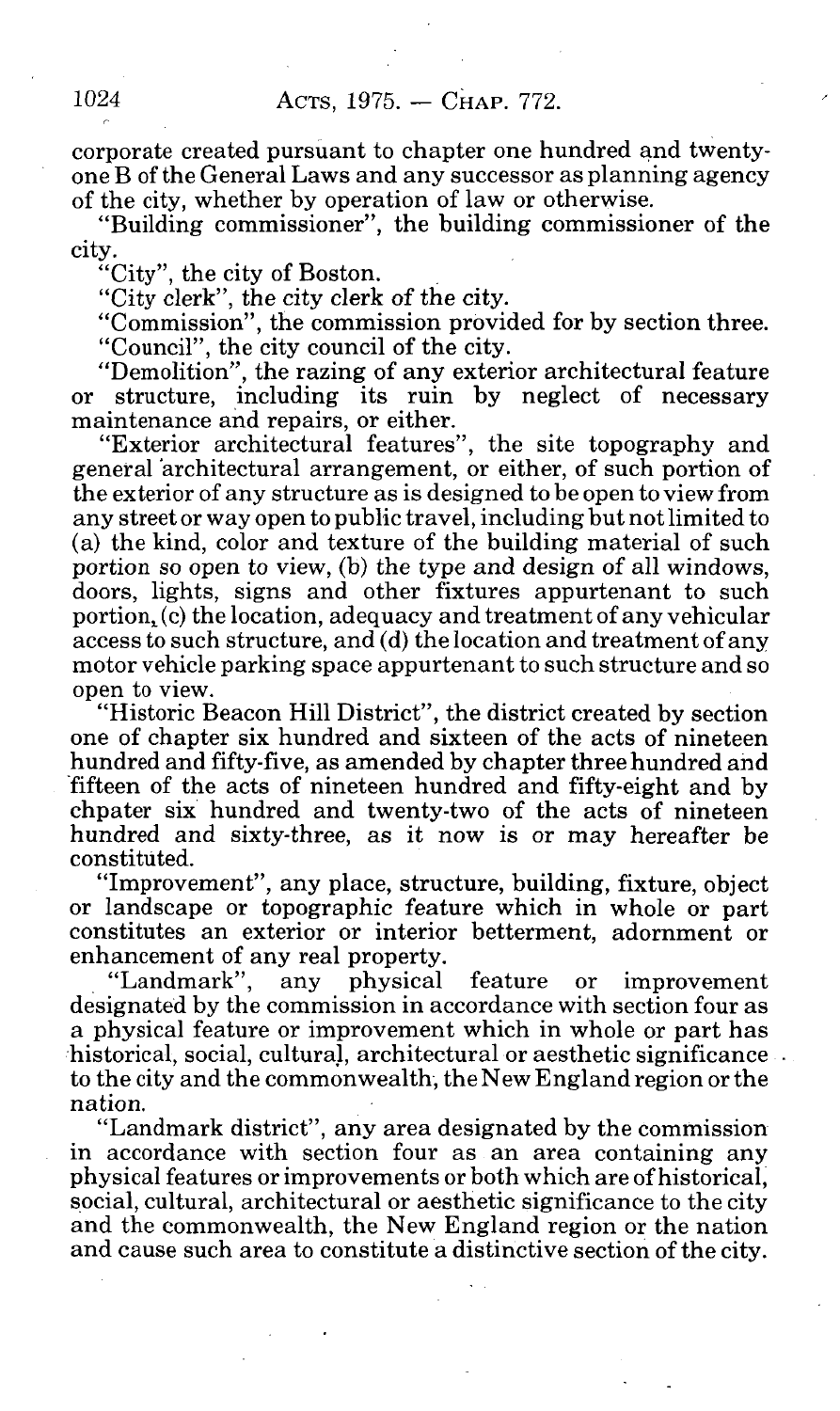"Mayor", the mayor of the city.

"Physical feature", any natural topographic feature or landscape element, including plants or trees, water courses, shores, promontories and rock outcroppings.

"Privately owned", all property which is not owned by the city, the commonwealth, or the federal government or by any department, board, agency or authority thereof.

"Protection area", any area designated by the commission in accordance with section four as an area which is contiguous to and constitutes an essential part of the physical environment of any architectural conservation district, landmark or landmark district.

"Site topography", all or any of the topography, planting, paving, steps, fencing and masonry walls of the site of any structure.

"Structure", a structure as defined in the Boston building code and the site topography of any structure.

SECTION 3. *Boston Landmarks Commission.* There shall be in the Boston Redevelopment Authority a Boston Landmarks Commission, hereinafter called the commission. The commission shall consist of nine members and nine alternates residing in the city and appointed by the mayor for a term of three years, except, however, that of the initial appointments three members and alternates shall be for a term expiring June thirtieth, nineteen hundred and seventy-six, three members and alternates for a term expiring June thirtieth, nineteen hundred and seventy-seven, and three members and alternates for a term expiring June thirtieth, nineteen hundred and seventy-eight, as follows: — two commissioners from four candidates, and two alternates from four other candidates, who shall be registered architects in the commonwealth, nominated by the Boston Society of Architects; one commissioner from two candidates, and one alternate from two other candidates, who shall be architectural historians, nominated by the Society for the Preservation of New England Antiquities; one commissioner from two candidates and one alternate from two other candidates, who shall be experienced as city planners, nominated by the Regional Chapter of the American Institute of Planners; one commissioner from two candidates, and one alternate from two other candidates, who shall be landscape architects registered in the commonwealth, nominated by the Boston Society of Landscape Architects; one commissioner from two candidates, and one alternate from two other candidates, nominated by the Greater Boston Real Estate Board; one commissioner from two candidates, and one alternate from two other candidates, nominated by the Greater Boston Chamber of Commerce; and two commissioners, and two alternates, selected at large by the mayor and who by reasons of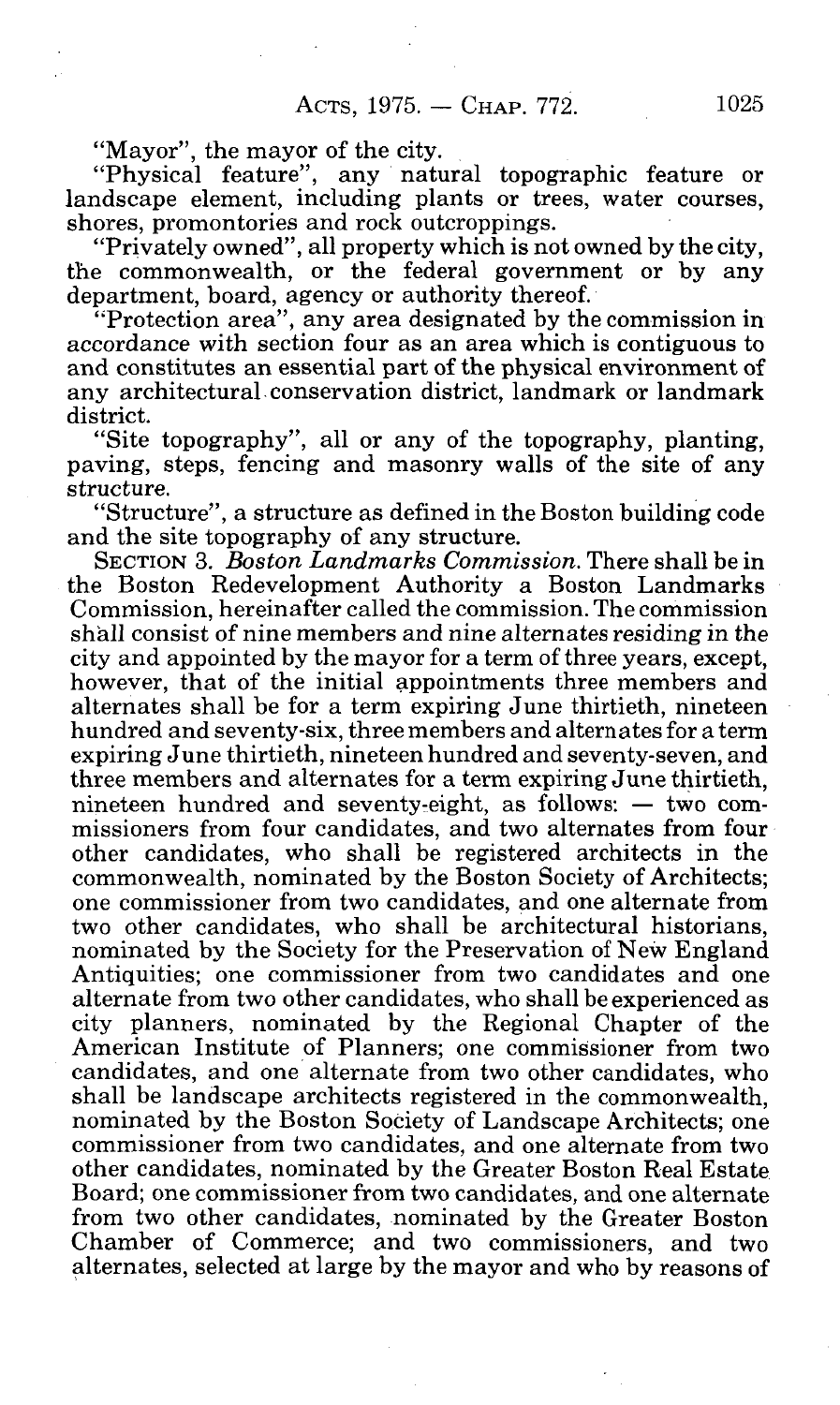experience or education have demonstrated knowledge and concern for conservation and enhancement of those physical features of the city which are important to its distinctive character. Any vacancy in the office of any member of the commission shall be filled in like manner for the unexpired term of such office. As the term of any member of the commission expires, his successor shall be appointed in like manner as such member. Nominations for all initial appointments to the commission shall be submitted to the mayor not later than ninety days after the date of approval hereof by the governor of the commonwealth. Whenever a commissioner is absent or unable for any cause to perform his duties, the alternate appointed in the same manner as such commissioner shall exercise the powers and perform the duties of such commissioner, or if neither a commissioner nor his alternate shall be present, any other alternate present shall perform his duties; but an alternate shall not be otherwise deemed to be, or act as, a member of the commission. All references to members herein shall be deemed to include alternates unless the context indicates otherwise. Upon designation of any landmark district, architectural conservation district or protection area and unless the designation so provides that the commission itself shall exercise regulatory functions, the mayor shall appoint a district commission to consist of two residents of such district or area or owners of property therein and two alternates and three members of the commission who shall act for the commission in the exercise of those regulatory functions described in section five which pertain exclusively to said district or area. All appointments to the commission or the district commission shall be confirmed by the city council.

Every member of the commission shall continue in office after expiration of his term until his successor shall have been duly appointed. The mayor may remove any member in accordance with section fourteen of chapter four hundred and eighty-six of the acts of nineteen hundred and nine. No member shall receive compensation for his service on the commission but shall be reimbursed for his actual expenses reasonably and necessarily incurred in performance of his official duties.

For the purposes of chapter two hundred and sixty-eight A of the General Laws, every member of the commission, and every person who shall, on a part-time and consultative basis, perform any professional services for the commission, such as the services of architect, attorney, engineer, planner, environmentalist or expert in construction, finance, real estate or traffic, shall be deemed to be a special municipal employee.

Without regard to chapter thirty-one of the General Laws, the Boston Redevelopment Authority shall provide the commission with an administrative staff acceptable to the commission and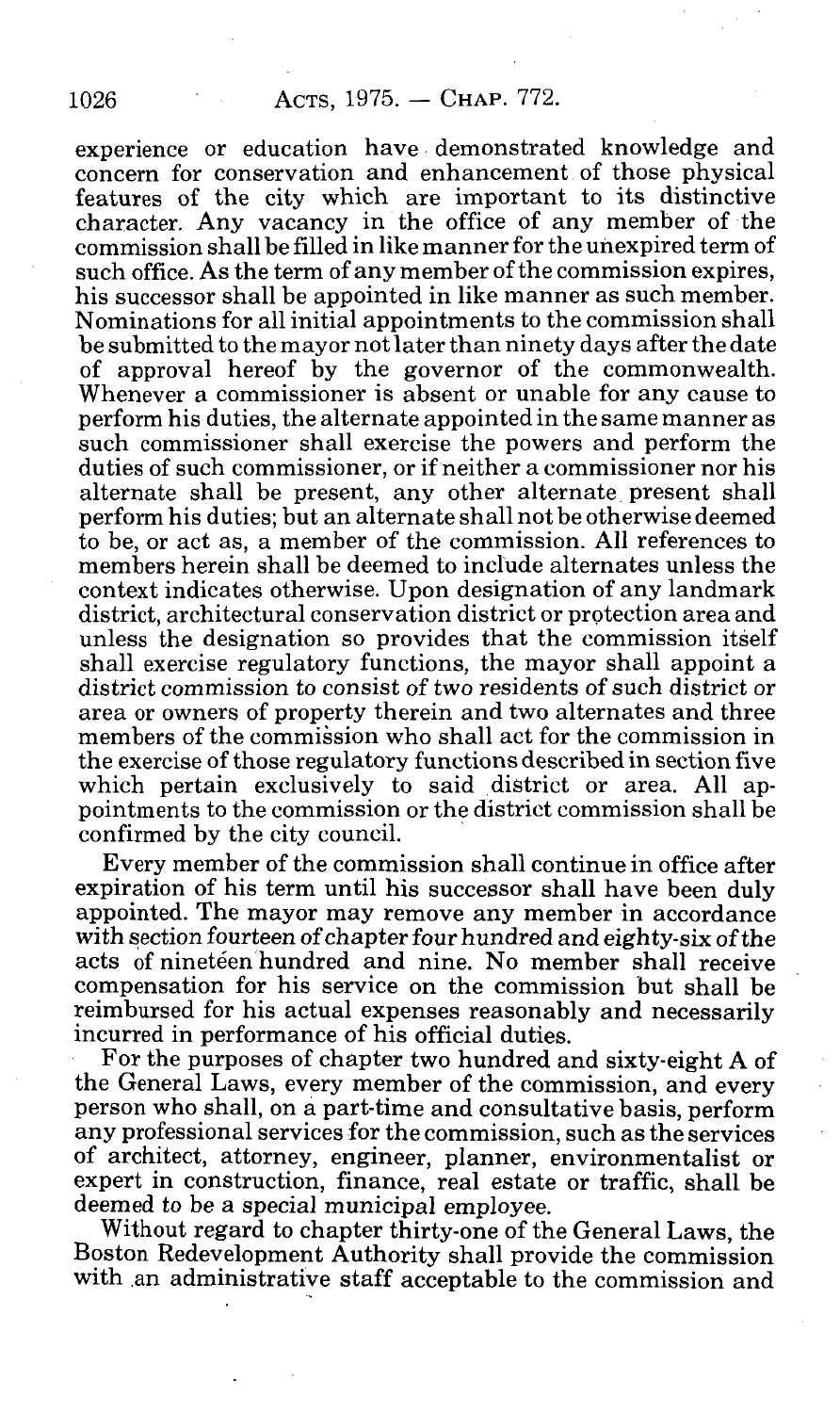adequate to carry on the functions of the commission as provided for in this act. Such staff shall be employees of the Boston Redevelopment Authority. Notwithstanding the foregoing the commission may contract directly for such professional and expert technical assistance as such business shall require.

The commission shall adopt, and may from time to time amend, by-laws concerning its internal management and, after public hearing, may adopt and from time to time amend regulations for the purpose of interpreting this act and of implementing its administration and enforcement, which regulations shall be in addition to those required by section four. A copy of every such bylaw and amendment thereof and every regulation and amendment thereof adopted pursuant to this section shall be filed in the office of the city clerk; and no such regulation or amendment thereof shall become effective until it shall have been so filed.

Annually on the first day of May or as soon thereafter as may be convenient, the commission shall elect one of its members as chairman and another as vice chairman. The commission shall designate from time to time one of its staff to serve as its secretary. Whenever the secretary shall not attend a meeting of the commission, the commission shall elect a secretary pro tempore who shall take the minutes of the meeting. The records of the commission shall set forth every determination made by the commission, the vote of every member participating in such determination and the absence or failure to vote of every other member.

The commission shall be deemed a department of the city for the purposes of section fifty-three A of chapter forty-four of the General Laws.

SECTION 4. *Designations by Commission.* Subject to the conditions hereafter specified in this section, the commission by a two-thirds vote of all members of the commission may designate any landmark, landmark district, architectural conservation district or protection area, or by such vote, may amend or rescind in whole or part any such designation.

The commission may designate any improvement or physical feature as a landmark, and may designate any area in the city as a landmark district, or architectural conservation district and may amend any such designation as herein provided upon a finding by the commission that the designation or amendment meets any of the following criteria:  $-$  (a) inclusion in National Register of Historic Places as provided in the National Historic Preservation Act of 1966; (b) structures, sites, objects, man-made or natural, at which events occurred that have made an outstanding contribution to, and are identified prominently with, or which best represent some important aspect of the cultural, political, economic, military, or social history of the city, the com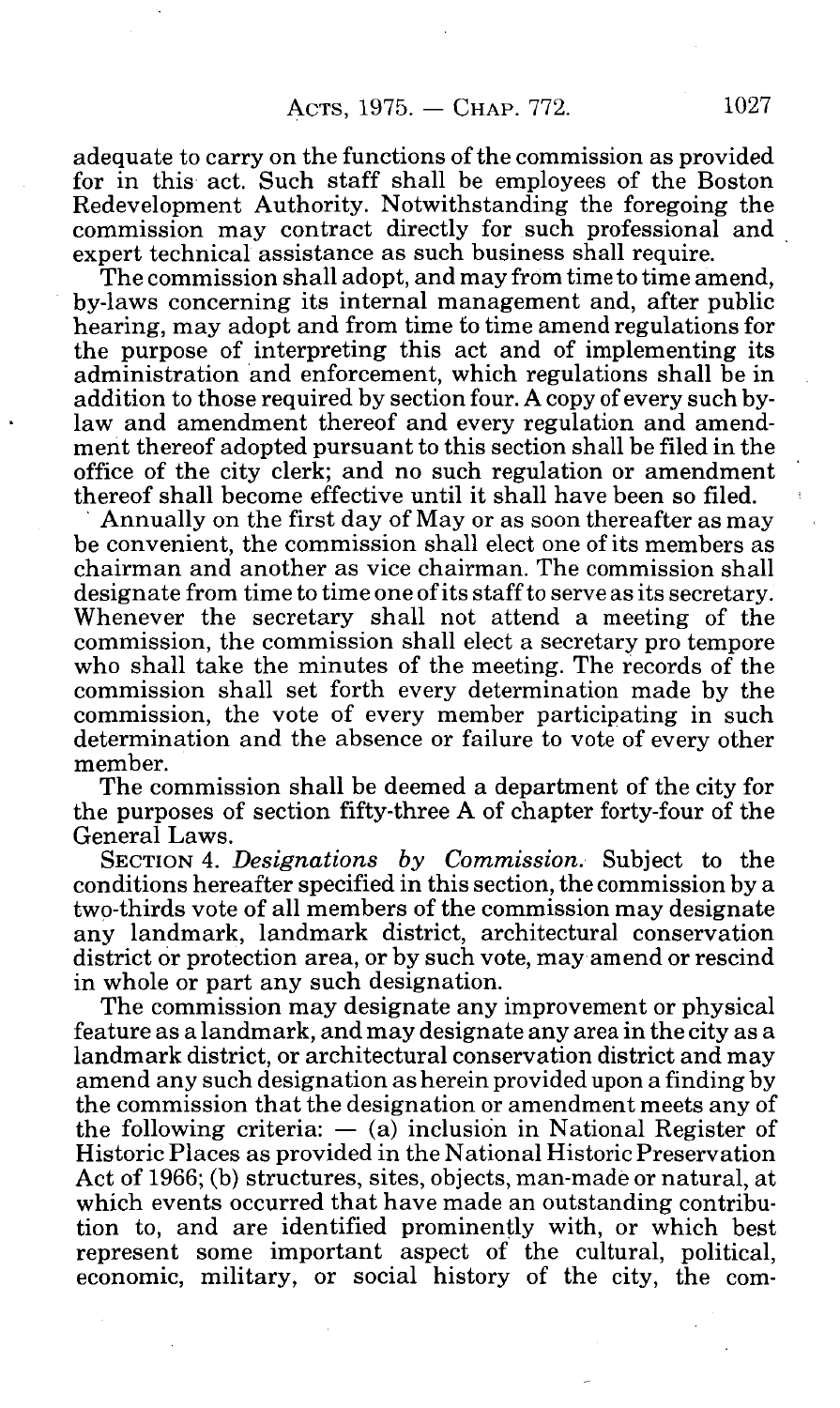monwealth, the New England region or the nation; (c) structures, sites, objects, man-made or natural, associated significantly with the lives of outstanding historical personages; (d) structures, sites, objects, man-made or natural, representative of elements of architectural or landscape design or craftmenship which embody distinctive characteristics of a type inherently valuable for study of a period, style or method of construction or development, or a notable work of an architect, landscape architect, designer, or builder whose work influenced the development of the city, the commonwealth, the New England region, or the nation.

The commission may designate any area in the city as a protection area as herein provided upon a finding by the commission that the area to be designated is visually related to the landmark, landmark district or architectural conservation district but is not necessarily of sufficient historical, social, cultural, architectural or aesthetic significance to warrant designation as such. In determining the boundaries of a protection area, the commission shall consider the following elements:— (a) major views and vistas of and from the landmark, landmark district, or architectural conservation district as determined by the topographical characteristics and the siting of existing buildings in the area contiguous to the landmark, landmark district or architectural conservation district; (b) pattern of roads, paths and alleys which determine the size and shape of land parcels and which control vehicular and nonvehicular movement to and from the landmark, landmark district or architectural conservation district; (c) contrasts between the scale and density of the landmark, landmark district or architectural conservation district and the improvements under consideration for designation as a protection area; (d) contrasts between the arrangement of structures and landscape and open space features of the landmark, in the landmark district or architectural conservation district and the improvements under consideration for designation as a protection area. In no case shall the protection area extend more than twelve hundred feet from a boundary of the landmark, landmark district or architectural conservation district.

Prior to the designation or amendment of designation of any landmark, landmark district, architectural conservation district or protection area, an investigation and report on the historical and architectural significance of the structure, sites or objects to be designated shall be made. Such report will also attempt to provide an indication of the economic status of the property or properties under consideration for designation by providing such information as assessed value, recent real estate transactions or other appropriate data. The report shall also recommend the boundaries of any proposed landmark, landmark district, architectural conservation district or protection area and recom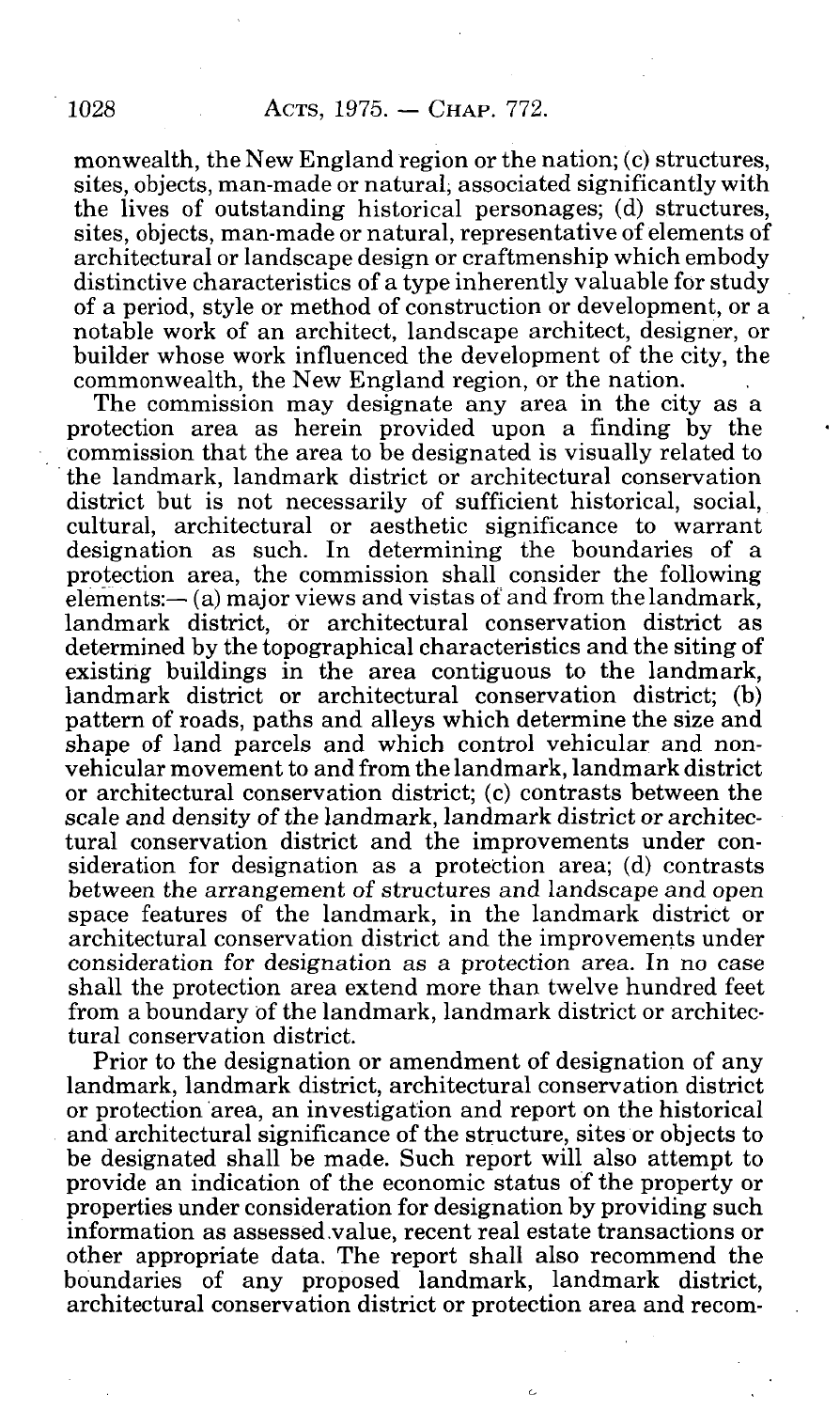mend standards to be adopted by the commission in carrying out its regulatory functions provided under section five of this act. All recommendations shall be made in consideration of any master plan, zoning requirements, projected public improvements and existing and proposed renewal and development plans applicable to the section of the city to be affected by the designation or amendment of designation.

In the case of a landmark which is under consideration for designation, the report shall be prepared by the commission with the assistance of its staff or consultants or in the case of a landmark district, architectural conservation district or protection area, the report shall be prepared by a study committee consisting of five members of the commission and six persons who have demonstrated interest in the district or area under consideration and who shall be appointed by the mayor and confirmed by the city council, with the assistance of the commission staff or consultants.

The mayor, any ten registered voters of the city or any commission member may petition the commission to designate a landmark, landmark district, architectural conservation district or protection area or to amend or rescind such a designation, and the commission shall within thirty days next following the filing of such petition hold a preliminary hearing on such petition with the petitioners and arrange for the preparation of a report and, if required, request the appointment of a study committee. The commission shall not reconsider a proposed designation, amendment or rescission of designation within one year of its previous hearing thereon, unless two-thirds of all its members vote to do so. Within twenty-one days after the completion of a report by the commission pertaining to the proposed designation of a landmark or within sixty days after the transmittal of a report of a study committee to the commission pertaining to a proposed designation of a landmark district, architectural conservation district or protection area, the commission shall hold a public hearing. The commission shall give notice of such public hearing by an appropriate advertisement published in a newspaper of general circulation in the city and, if possible, in at least one periodical, if any exist, circulated in the vicinity of the proposed landmark, landmark district, architectural conservation district or protection area at least three weeks prior to the date of the hearing and by mailing a copy of such advertisement to the owner of the proposed landmark and to every owner as appearing on the then most recent tax list of property abutting the proposed landmark or within the proposed landmark district, architectural conservation district or protection area as determined from the records of the assessing department and to the mayor, the Boston Redevelopment Authority, the city clerk, the Office of Public Service, and any other person that may have filed a written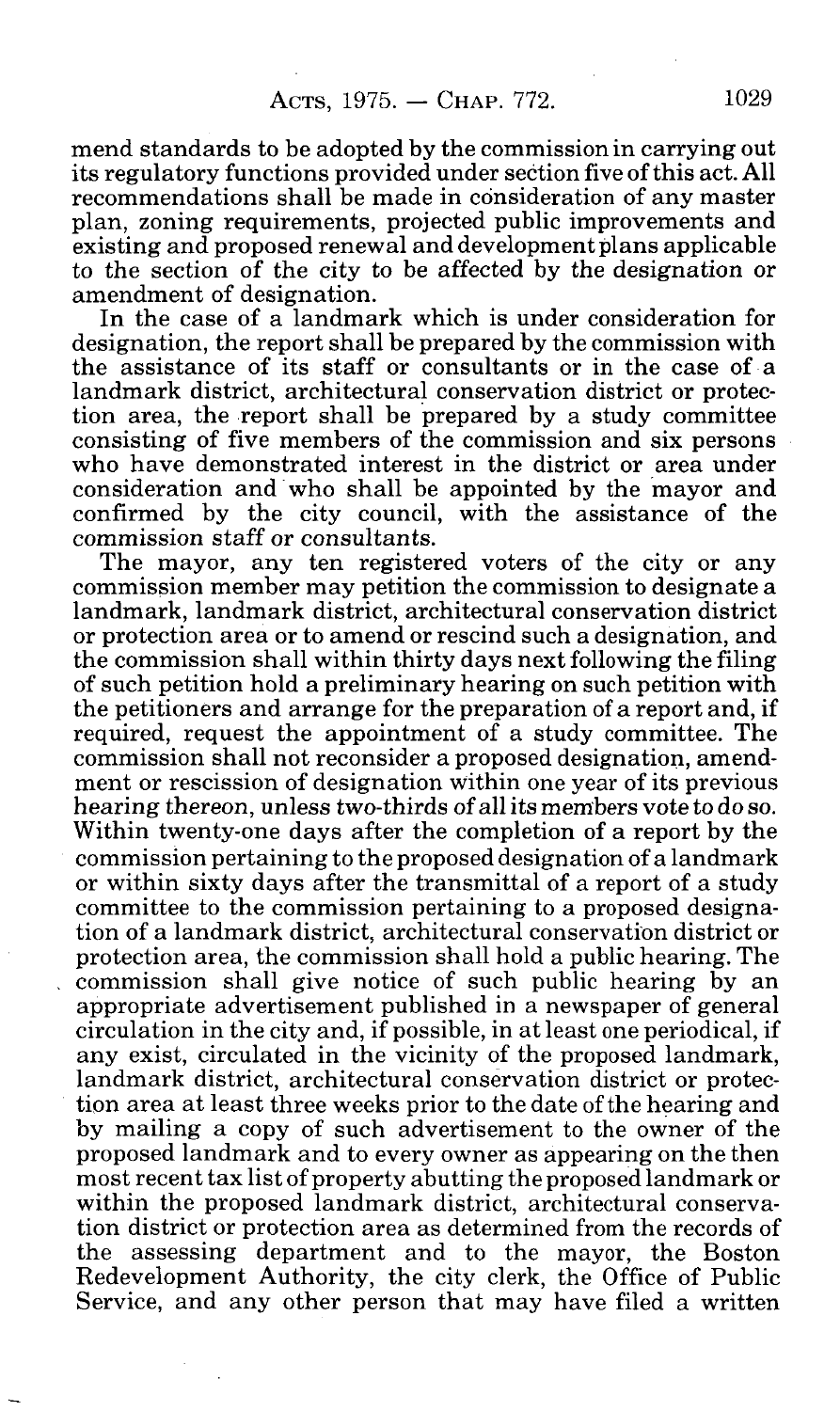request for such notice with the commission. Such request may be made annually in December. Notice of such hearing will announce the availability of a report on the proposed designation. Whenever feasible in the judgement of the commission, such hearing shall be held in the vicinity of such landmark, landmark district architectural conservation district or protection area.

Prior to the public hearing, the commission shall transmit copies of the report to the Boston Redevelopment Authority and the Massachusetts Historical Commission for their respective consideration and recommendations.

Every designation or amendment of designation of any landmark district, architectural conservation district or protection area shall state its location, describe its general characteristics and specify its boundaries, and every designation of any landmark shall state its location, describe its general characteristics and specify the boundaries of its site. Designation of interior portions of improvements shall further specify which rooms, spaces and surfaces are included in such designation.

As part of every such designation or amendment of designation, the commission shall adopt regulations which shall specify general standards and other appropriate criteria consistent with the purposes of this act and the provisions of section five which shall be applied by the commission in making any determination under section six with respect to the designated landmark or within the designated landmark district, architectural conservation district or protection area. Such standards and criteria shall be adopted by the commission after it has considered the study report as provided for in this section. Such standards and criteria shall take account of the differences in significance and purpose of designation among a landmark, landmark district, architectural conservation district or protection area; provided, however, that the standards and criteria applicable within any protection area shall relate only to demolition, land coverage, height of structure, landscape or topography.

The commission may designate as a landmark any property located within the city however owned and may include, in any landmark district, architectural conservation district or protection area, any such property, provided that the commission shall not designate as a landmark district, architectural conservation district or protection area that portion of the city bounded and described as follows: — beginning at a point at the intersection of the center line of Massachusetts avenue with the Massachusetts Turnpike Extension, continuing northwesterly along the center line of said Massachusetts avenue to the city boundary with the city of Cambridge in the Charles river, thence turning northeasterly and continuing along the said city boundary to the pierhead line, thence turning southeasterly and continuing along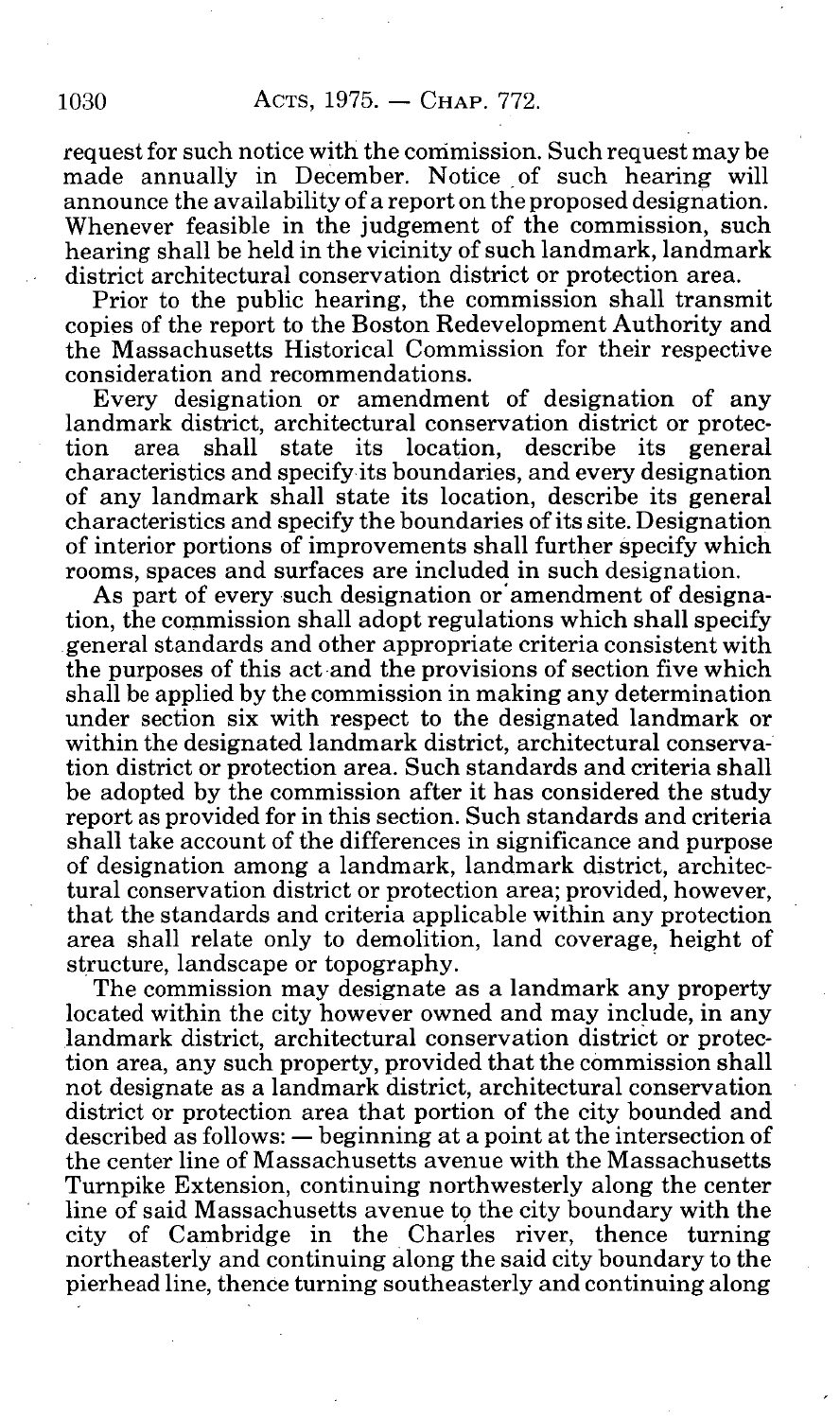the said pierhead line toward Fort Point channel, continuing southwardly along the middle of said Fort Point Channel to Dorchester avenue, continuing along the center line of said Dorchester avenue to the Broadway bridge, thence turning northwesterly along the center line of the Broadway bridge crossing the John Fitzgerald expressway, continuing along a straight line to the Massachusetts Turnpike Extension, along the center of said Turnpike Extension to the point of origin, except that the foregoing shall not prevent the adoption of historic districts pursuant to the provisions of chapter forty C of the General Laws within the area described herein.

Notwithstanding anything to the contrary herein, no designation of the interior portion of any improvement shall be made unless the notice pursuant to this section and the designation specifically indicates that said interior shall be designated.

Within the historic Beacon Hill District or Back Bay Residential District, the commission may designate interior portions of structures, and landscape features individually as landmarks in the manner provided herein. The commission may not designate as a landmark district, architectural conservation district or protection area any portion of the Historic Beacon Hill District or Back Bay Residential District, or any portion or any other historic district hereinafter established pursuant to any general or special law.

Every designation, amendment and rescission of designation approved by the commission shall be presented to the mayor for his approval. If he approves it, he shall sign it. If he disapproves it, he shall file it with the city clerk with his objections thereto in writing. Every such designation, amendment or rescission of designation which within fifteen days after its presentation to the mayor is neither signed by him nor filed with his written objections shall be deemed approved by the mayor after the sixteenth day following such presentation.

Within thirty days of the mayor's approval of a designation, amendment or rescission of designation of a landmark, landmark district, architectural conservation district or protection area pursuant to this section, the city council may override such designation, amendment or rescission of designation of such landmark, landmark district, architectural conservation district or protection area by a two-thirds vote of the council. In the absence of such override or express approval thereof, any such designation, amendment or rescission of designation of any such landmark, landmark district, architectural conservation district or protection area shall be deemed approved by the council after the thirty-first day following such action by the mayor pursuant to this section.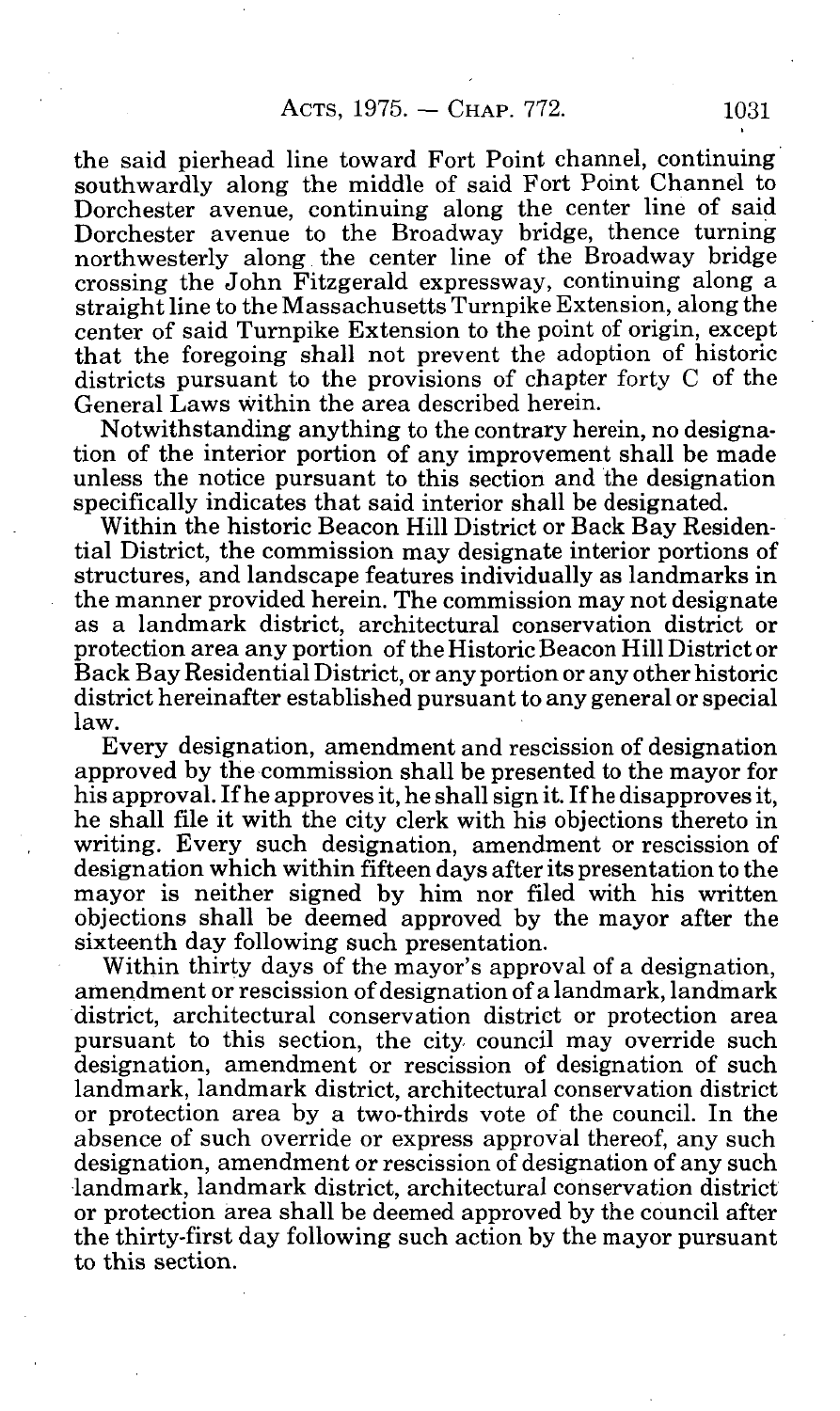Any designation, amendment of designation and rescission of designation shall become effective upon determination of a designation by the commission provided however that such designation shall be filed promptly thereafter by the commission with the city clerk, the Public Improvement Commission and the building commissioner. No designation of or amendment of such a designation shall be effective as to any person without actual notice thereof or as to any parcel of property until recorded in the Suffolk county registry of deeds and indexed in the grantor index under the name of the record owner or owners thereof and, with respect to registered land, filed in said registry and noted on the certificate of title of the owner or owners. The commission may at any time after notice of a public hearing to consider designation of a landmark under this section, record as above provided, a notice that a designation is under consideration relating to the property, in which case for the period of ninety days after such recording or until the proposed designation is rejected, if such action occurs sooner such property shall be treated as and entitled to all the protection of a landmark hereunder.

SECTION 5. *Regulatory Function of the Commission.* Except as may otherwise be provided by regulations of the commission duly adopted and effective in accordance with section four or section three and section four: —

(a) No permit shall be issued by the building commissioner for any reconstruction, restoration, exterior or interior replacement or alteration or demolition of any landmark or for the construction, reconstruction, exterior replacement or alteration or demolition of any improvement not a landmark in any landmark district, architectural conservation district or protection area, unless the application for such a permit shall be accompanied by a certificate issued and effective in accordance with sections six, seven and eight;

*(b)* No permit shall be issued by the Public Improvement Commission or such other agency, if any, of the city as shall have authority to issue such permit for the erection or replacement of any sign, marquee, awning, or other exterior architectural feature to be attached or appurtenant to any landmark or to any improvement not a landmark in any landmark district, architectural conservation district or protection area, unless the application for such permit shall be accompanied by such a certificate;

(c) No reconstruction, restoration, exterior erection, exterior or interior replacement or alteration or demolition not requiring such a building permit or sign permit shall be undertaken by any person or by any officer, department, agency, authority, or board of the city or commonwealth with respect to any landmark, unless such person, officer, department, agency, authority, or board shall first have applied for and received such a certificate;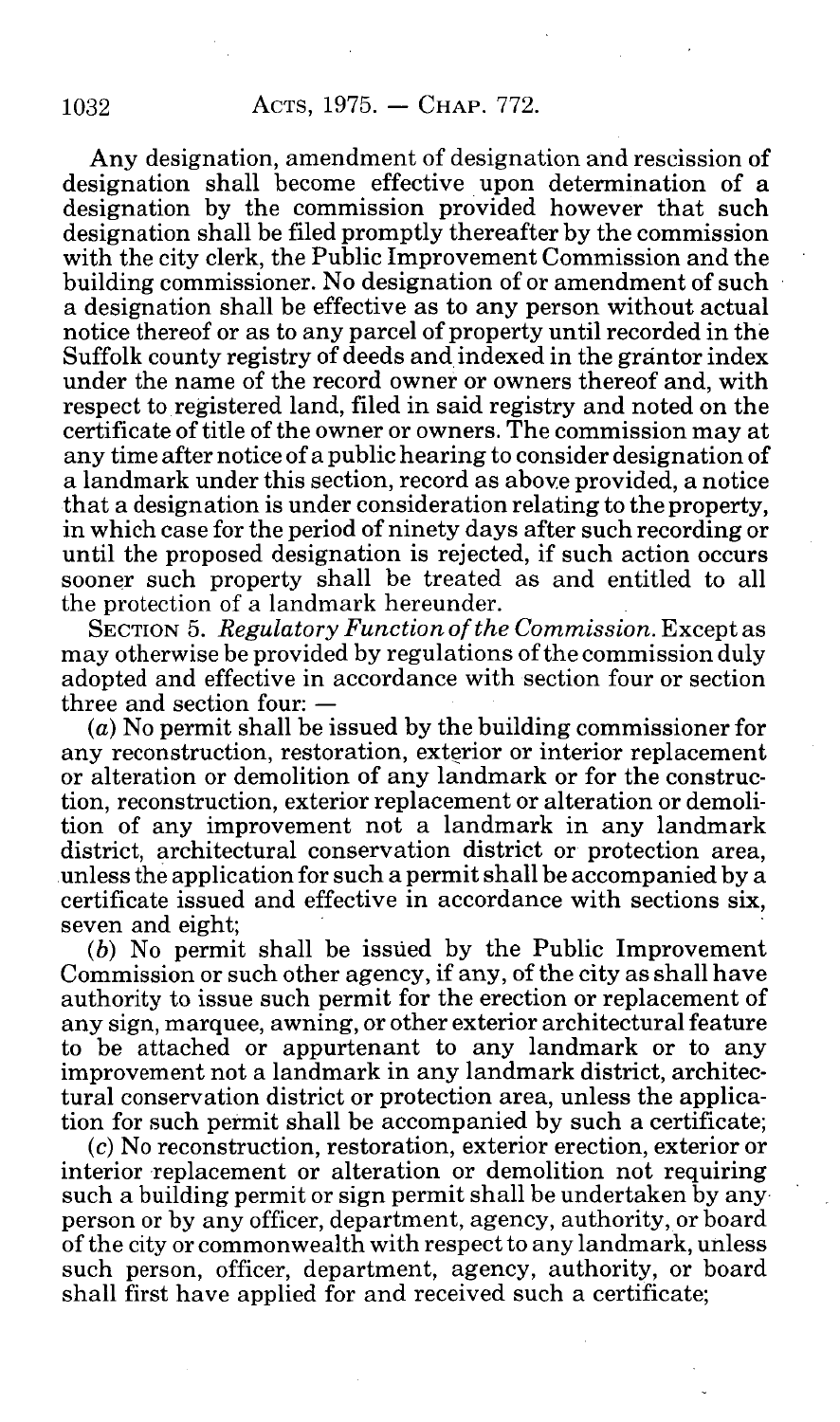*(d)* No construction, reconstruction, exterior erection, replacement or alteration or demolition not requiring such a building permit or sign permit shall be undertaken by any person or by an officer, department, agency, authority or board of the city or commonwealth with respect to any improvement or exterior architectural feature in any landmark district or architectural conservation district or any improvement in any protection area, unless such person, officer, department, agency, authority or board shall first have applied for and received such a certificate;

*(e)* The regulatory functions of the commission as described in this section shall extend to any property however owned and designated as a landmark or located in or to be constructed in any landmark district, architectural conservation district or protection area and to plans, projects or work to be executed or assisted by any governmental body or its officers, departments, agencies, authorities or boards and affecting any landmark or any improvement or exterior architectural feature located in or to be constructed in any landmark district, architectural conservation district or protection area.

SECTION 6. *Application for Certificates from Commission.*  Every application for any certificate required by section five shall be filed with the secretary of the commission and shall include as appendices a copy of the application, if any, for the building permit or sign permit to be accompanied by such certificate and such plans, specifications and other information as shall be prescribed by the commission in its regulations then in effect.

Within the eight days next following the date of such filing, excluding any Saturday, Sunday, or legal holiday, the commission or such person as the commission shall have duly authorized so to act on its behalf shall determine whether the application shall be acted on as an application for a certificate of design approval to be issued in accordance with section seven or a certificate of exemption to be issued in accordance with section eight; and if eight days shall expire without any such determination, the commission or authorized person shall thereupon issue a certificate of exemption, provided that no certificate of exemption pursuant to section eight may be issued until a public hearing has been held as provided hereunder.

Except as otherwise provided in this section, the commission shall hold a public hearing on every application determined, in accordance with section six and eight to require a certificate or design approval or a certificate of exemption.

The commission shall give at least ten days' prior notice to every hearing provided for in this section by posting notice thereof in the office of the city clerk and mailing copy of such notice to the applicants and to every owner as appearing on the then most recent tax list of property abutting the landmark or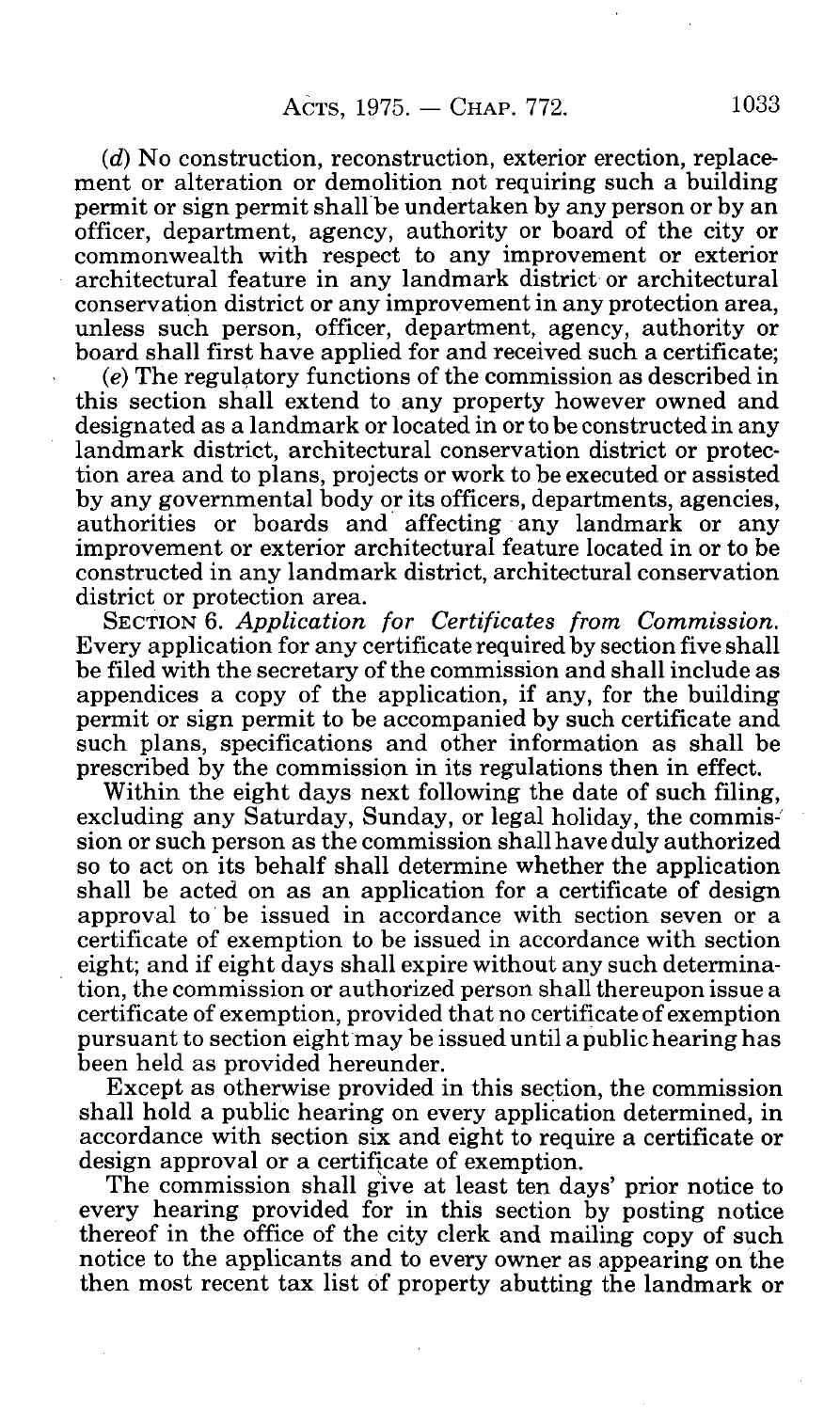improvement which is the subject of the application, the mayor, the Boston Redevelopment Authority and any other person that shall have requested notice of such hearing. Such requests may be made annually in December.

Any such hearing may be conducted by any member or members or employee or employees of the commission duly authorized by the commission so to act on its behalf, in which event such person or persons shall, promptly following conclusion of the hearing, file with the commission a written report on the hearing with recommendations for action by the commission.

As soon as may be convenient following such hearing but not later than the thirtieth day next following the date of filing of the application or such further time as the applicant in writing may allow the commission, the commission shall determine whether or not the construction, reconstruction, restoration, alteration, erection, replacement or demolition delineated in the application and appendices thereto is consistent with the purposes of this act. Forthwith upon making such determination, the commission shall issue a certificate of design approval or a certificate of exemption or shall state in writing its reasons including such \_ recommendations, if any, as the commission may deem appropriate for not issuing such certificate and shall by certified mail give notice of such determination to the applicant and, whenever a public hearing shall have been held, give notice by regular mail to every person who shall have requested at the public hearing notice of such decision. If the commission shall fail to make such a determination within the said period of time, such application shall be considered approved by operation of law and the commission shall, upon demand of the applicant following expiration of such period, forthwith issue a certificate of exemption.

In making such determination the commission shall consider:  $(i)$  the regulations adopted by the commission under section four as part of the designation to which the application is subject; *(ii)*  the relationship of the construction, reconstruction, restoration, alteration, erection, replacement or demolition delineated in the application and appendices thereto to the entirety of the landmark, improvement or exterior architectural feature which is the subject of the application, to other physical features or improvements in the landmark district, architectural conservation district or protection area, if any, where such landmark, improvement, or exterior architectural feature is located, and to the historical, social, cultural, architectural or aesthetic significance to the city, the commonwealth, the New England region or the nation of such landmark, improvement, or exterior architectural feature; and *(iii)* such historical, social, cultural, architectural or aesthetic consideration or considerations, if any, as the commission shall deem significant and directly related to effecting the purposes of this act.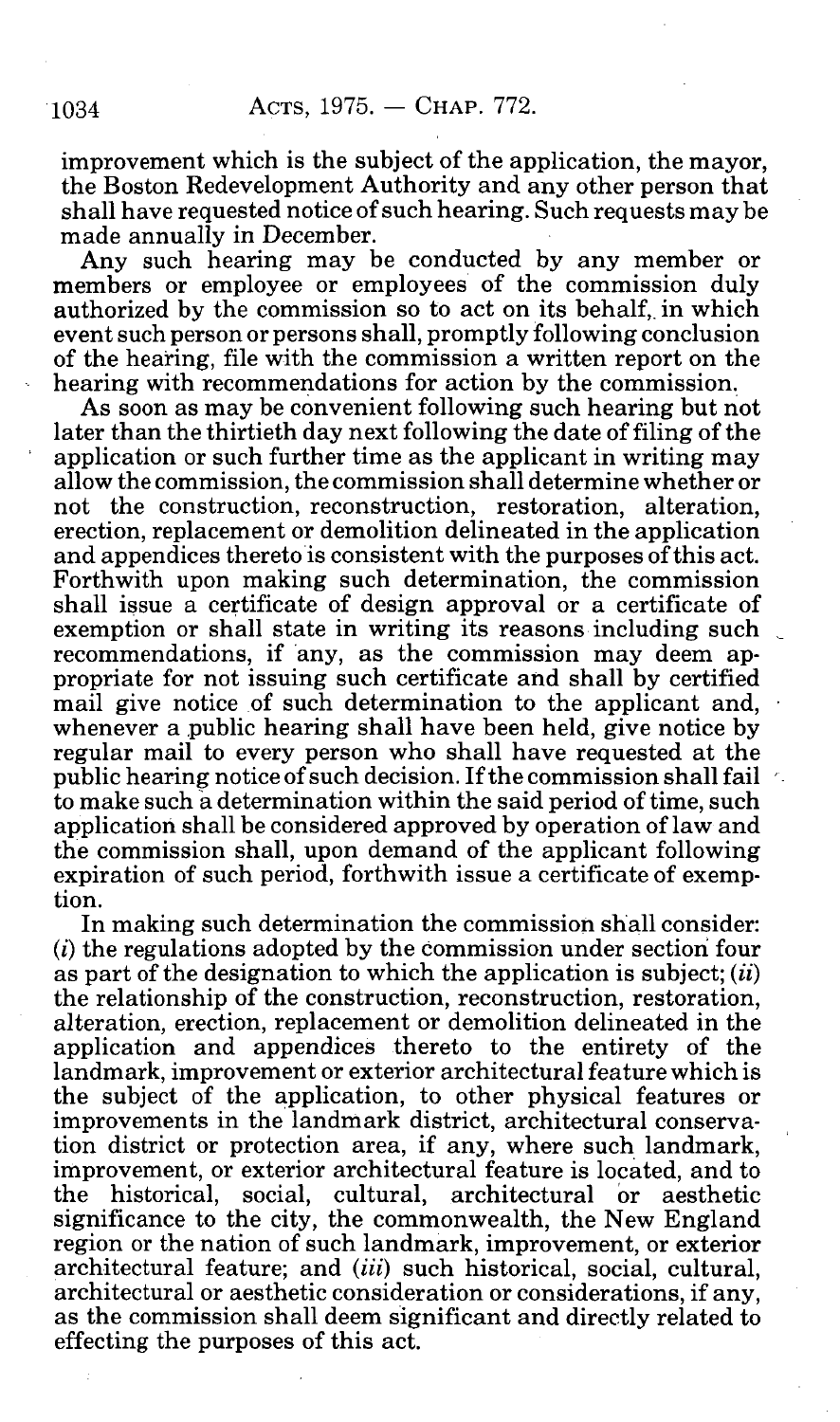SECTION 7. *Certificate of Design Approval.* The commission may incorporate in any certificate of design approval such condition or conditions, if any, as the commission may find necessary or desirable to effect the purposes of this act and may specify that certain of such conditions shall be covenants running with the land. Prior to any such incorporation, the commission may advise the applicant of the proposed condition or conditions and invite his comments thereon and, in accordance with the procedures and criteria of this section, may at any time and from time to time modify or remove any condition so incorporated.

No certificate of design approval issued by the commission subiect to any condition which has been specified as a covenant running with the land, nor any action by the commission modifying or removing any such condition, shall take effect until notice thereof shall have been recorded in the Suffolk county registry of deeds. Such notice shall contain the name and address of the owner as appearing on the then most recent tax list of the property which is the subject of the application, shall identify such property, shall state the date and docket number of the commission's determination on the application and shall summarize every such condition. Such notice shall be indexed in the grantor index under the name of such owner, and the fee for such recording shall be paid by the applicant.

SECTION 8. *Certificate of Exemption.* A certificate of exemption shall be issued by the commission in response to every application determined, in accordance with section six, to delineate: *(i)* only ordinary maintenance and repair involving no change in design, material, color and outward appearance, or any of them; or *(ii)* any construction, reconstruction, restoration, alteration, erection, replacement or demolition which the building commissioner shall have certified as being required to remove or rectify a condition dangerous to the public safety; or *(iii)* any construction, reconstruction, restoration, alteration, erection, replacement or demolition authorized under any building permit or sign permit duly issued prior to the effective date of this act.

Such a certificate may be issued by the commission in response to any application whenever, in accordance with section six, it shall be determined: *(i)* that the construction, reconstruction, restoration, alteration, erection, replacement or demolition delineated in the application and appendices thereto would not materially impair the historical, social, cultural, architectural or aesthetic significance of the landmark or improvement which is the subject of the application and the landmark district or architectural conservation district, if any, in which such landmark or improvement is located; and *(ii)* that failure to issue such certificate would impose substantial hardship on the applicant. The applicant shall be required to produce evidence of substantial hardship, which may include evidence that the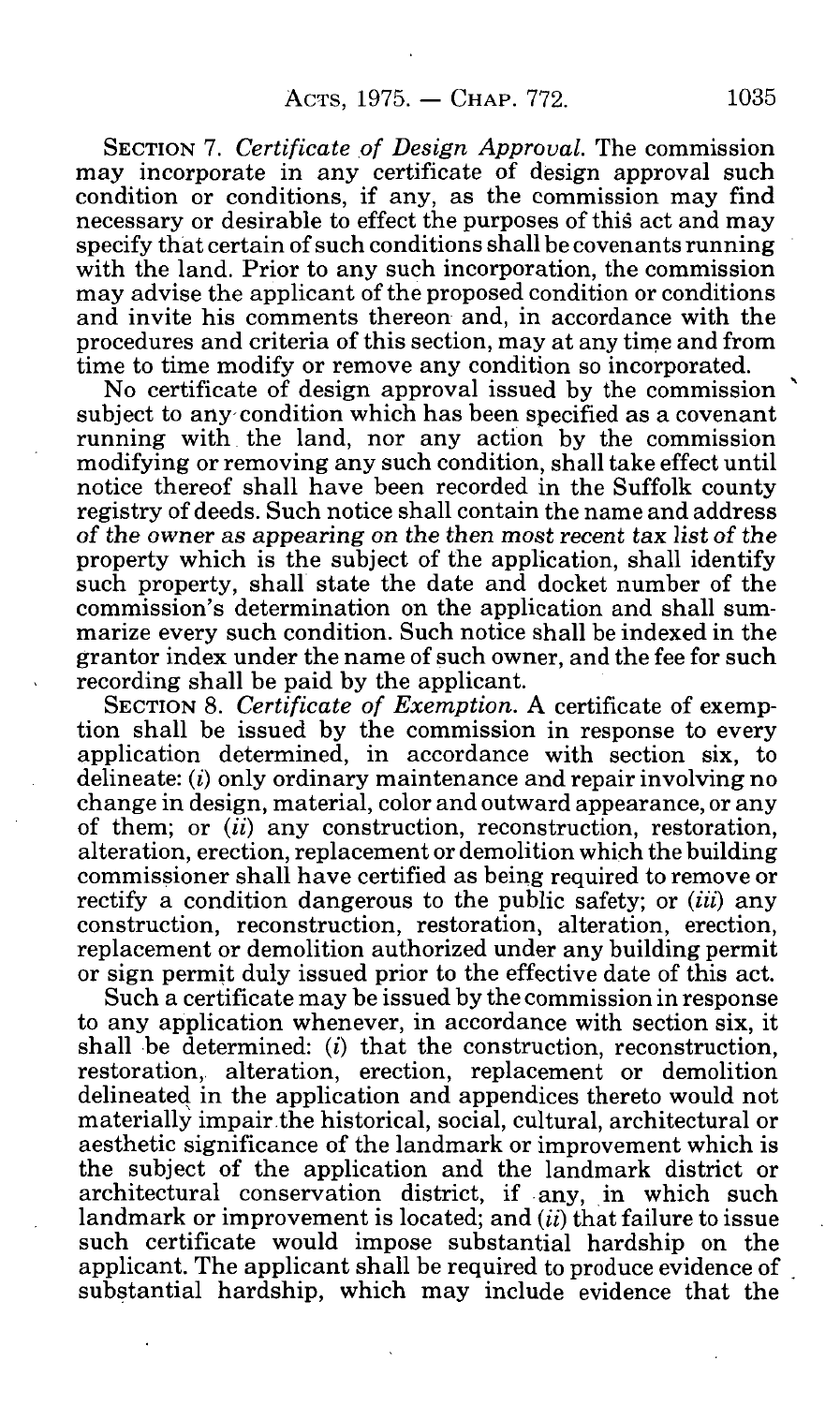property which is the subject of the application is not capable of earning a reasonable return. The commission shall review such evidence and make a finding as to whether substantial hardship would result from failure to issue a certificate of exemption. Notwithstanding any other provisions hereunder, the commission may postpone a final determination on the application for up to ninety days from the date of the hearing held pursuant to section six, during which time it shall endeavor to devise, in consultation with the applicant, a plan whereby, through such actions as are necessary or appropriate, the landmark or improvement may be preserved.

SECTION 9. *Appeals.* Any person aggrieved by a designation of the commission or any applicant for a certificate aggrieved by a determination pertaining to that certificate of the commission may, within thirty days next following date of such designation or determination, appeal the designation or determination to the superior court for Suffolk county.

Upon every such appeal, the court shall hear all pertinent evidence and, on the basis thereof, shall affirm the designation or determination of the commission or, if it finds the decision of the commission to be unwarranted by the evidence or to exceed the authority of the commission, or to damage the owner of the property unreasonably in comparison to the benefit conferred on the public, shall annul the designation or determination of the commission in whole or in part or remand the case for further action by the commission or make such other decree as justice and equity may require, including requiring that notice of such decision be recorded. The remedy provided by this section shall be exclusive, but the parties shall have all rights of exception and appeal as in other cases. Costs shall not be allowed against the commission or any appellant unless the court shall find that the commission's determination shall have been made, or the appellant's appeal shall have been taken in bad faith.

SECTION 10. *Enforcement.* Whoever, without the certificate required by and effective in accordance with this act, shall undertake any *(i)* reconstruction, restoration, exterior erection, exterior or interior replacement or alteration or demolition of any landmark or any  $(ii)$  construction, reconstruction, exterior erection, replacement or alteration or demolition with respect to any exterior architectural feature in any landmark district, architectural conservation district or protection area shall be punished by a fine of not less than fifty dollars nor more than five hundred dollars; and whoever, after having received from the commission appropriate notice to desist, shall, in violation of this act, permit any exterior architectural feature of any landmark or in any such district or area to continue to exist shall be punished by a fine of not less than fifty dollars nor more than five hundred dollars. A separate offense shall occur every day during any portion of which any such violation shall transpire.